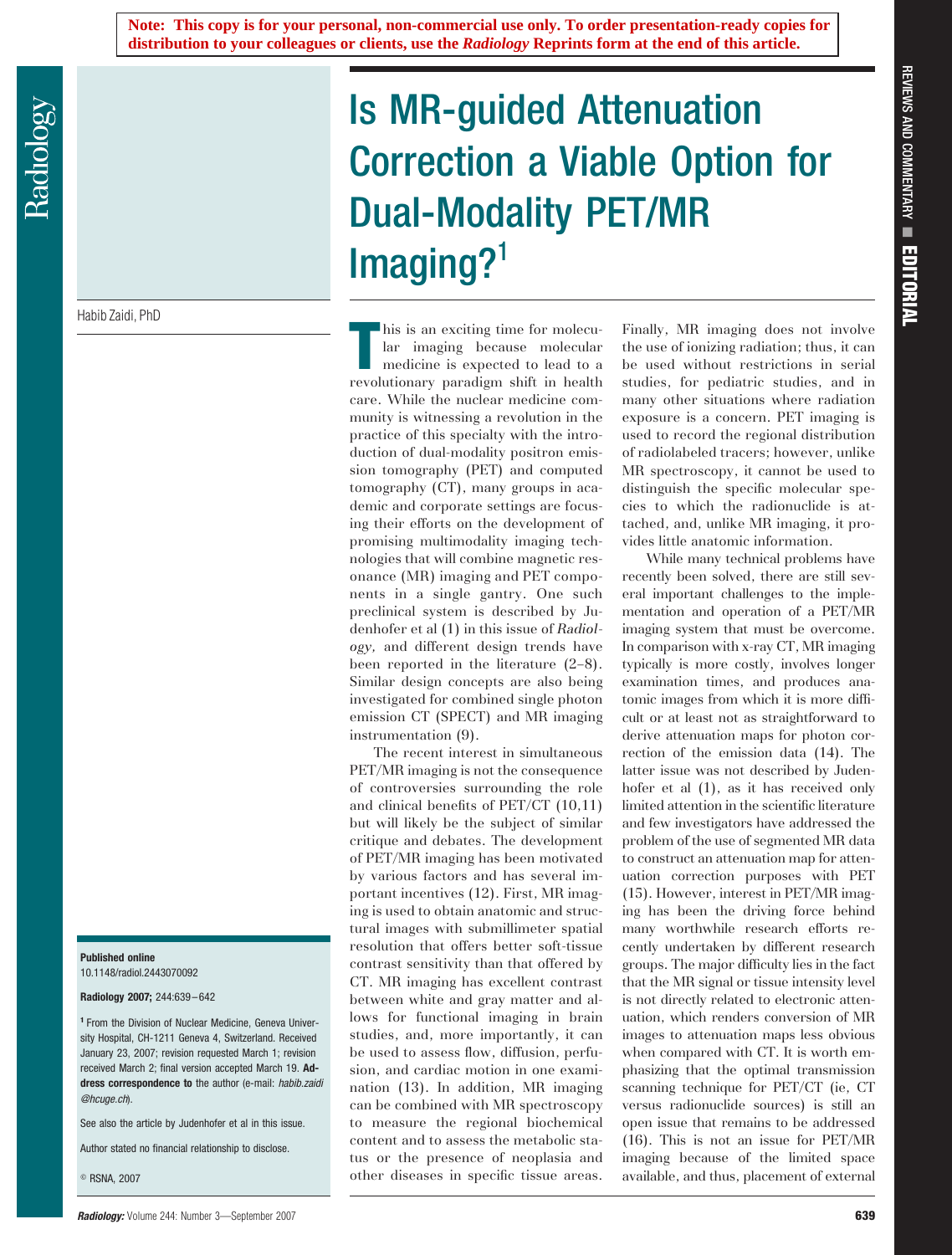radionuclide sources is difficult or even impossible.

The basic problem of attenuation map determination with MR imaging is locating and mapping the major attenuating structures in the body. Theoretically, this can be achieved in two steps: *(a)* segmentation into regions of tissues and organs that have different attenuating properties and *(b)* assignment of corresponding linear attenuation coefficients at 511 keV to the segmented tissues and organs. Whereas image segmentation has been identified as the key problem of medical image analysis and remains a popular and demanding area of research (17), the latter issue is more challenging to resolve. The former issue is also tricky, as different types of tissues can have identical signal intensities, and similar types of tissue can have different signal intensities. In addition, signal intensity varies strongly between MR images.

An article on the use of MR imaging for attenuation correction purposes with thoracic SPECT imaging was published by Rowell et al in 1992 (18). Although the method described in this article was based on approximations, it was clearly shown that use of the conventional value of an effective linear attenuation coefficient resulted in substantial overcorrection for attenuation and that more accurate results could be obtained by using anatomic information derived from CT or MR images. This was followed by attempts to construct a nonuniform attenuation map from MR imaging data for brain SPECT imaging (19). In this approach, MR imaging data were segmented into bone and soft-tissue classes to yield a nonuniform attenuation map by modifying the uniform attenuation map to model bone of the skull according to the water thickness that would result in the same attenuation (eg,  $\mu = 0.153$  cm<sup>-1</sup> at 140 keV). A nonuniform water envelope was then added to the surface of the brain to account for the nonuniform bone compartment. This method, however, ignored the hollow spaces of the sinus and air cavities that are inevitably present in the head.

A more sophisticated approach based

on coregistered T1-weighted threedimensional MR images has been proposed for brain PET imaging (15). The MR images are first realigned (after brain extraction) to preliminary reconstructions of PET data obtained by using calculated attenuation correction. They are then segmented with a fuzzy clustering technique by identifying tissues that have a substantially different density and composition. The voxels that belong to different regions are classified as bone, brain tissue, or sinus cavities. These voxels are then assigned theoretical tissue-dependent attenuation coefficients, as reported by the International Commission on Radiological Units and Measurements (20), and the resulting image is smoothed by using a Gaussian kernel.

One of the limitations of this method is that the difficulties associated with automatic segmentation of the skull on T1-weighted spin-echo images with the fuzzy clustering algorithm led to manual intervention by the operator. This consisted of filling the complex-shaped skull base by using a morphologic closing operation to make it more uniform. The technique was further refined by automating the skull segmentation procedure of T1-weighted MR imaging with a sequence of mathematic morphologic operations (14). Prior to segmentation of the skull, the algorithm was used to segment the scalp and brain from the MR image. The scalp mask allows background voxels with signal intensities similar to those of the skull to be eliminated quickly, while the brain mask ensures that the brain does not intersect the skull segmentation (21). The inner and outer skull boundaries can be computed with thresholding and morphologic closing and opening operations. The results are then masked with the scalp and brain volumes to guarantee closed and nonintersecting skull boundaries. The techniques described previously were originally developed to be used with dedicated high-spatial-resolution brain PET cameras that were not equipped with transmission scanning devices and when subjects' MR images were readily available for brain research studies (22). The method is also useful for the simultaneous PET/MR imaging system dedicated for brain research that is currently being developed by one manufacturer (8).

Attenuation properties of bone structures, including the skull; lung regions; and unpredictable benign or malignant anatomic abnormalities that have various electronic densities can be difficult to depict with whole-body imaging. Bones are intrinsically undetectable with MR imaging (with use of conventional MR sequences) because they have void signal intensity, so it is difficult to distinguish air from bones. The skull, however, is covered by subcutaneous fat and encloses the brain. Incorporation of a priori anatomic knowledge enables sufficient information to be collected to precisely segment MR images and provide an accurate attenuation map.

Another appealing approach for segmentation of the skull and bone structures is to use multispectral MR data acquisition with varying contrast characteristics to provide additional information for the purpose of distinguishing between different tissues. For example, T1-weighted images show better soft-tissue contrast, whereas T2 weighted images show bone structures more clearly. The development of more refined MR sequences with which to label the bone structure more precisely will certainly result in a quantum leap in methodologic developments aimed at deriving attenuation maps from MR images (23). Careful optimization of the MR sequences is a prerequisite for successful implementation of the technique and needs to be investigated further. However, long acquisition times make performance of more than one MR sequence (as needed for some segmentation algorithms) almost impossible in practice. Another possibility would be to exploit the potential of rapid dualtracer PET (24) where combination of fluoride 18 PET for bone scanning with the tracer of interest (eg, carbon 11 methionine) should allow both tracers to be scanned in a single examination. The preliminary results obtained with dynamic dual-tracer imaging with staggered injections appear to allow recovery of overlapping signals through the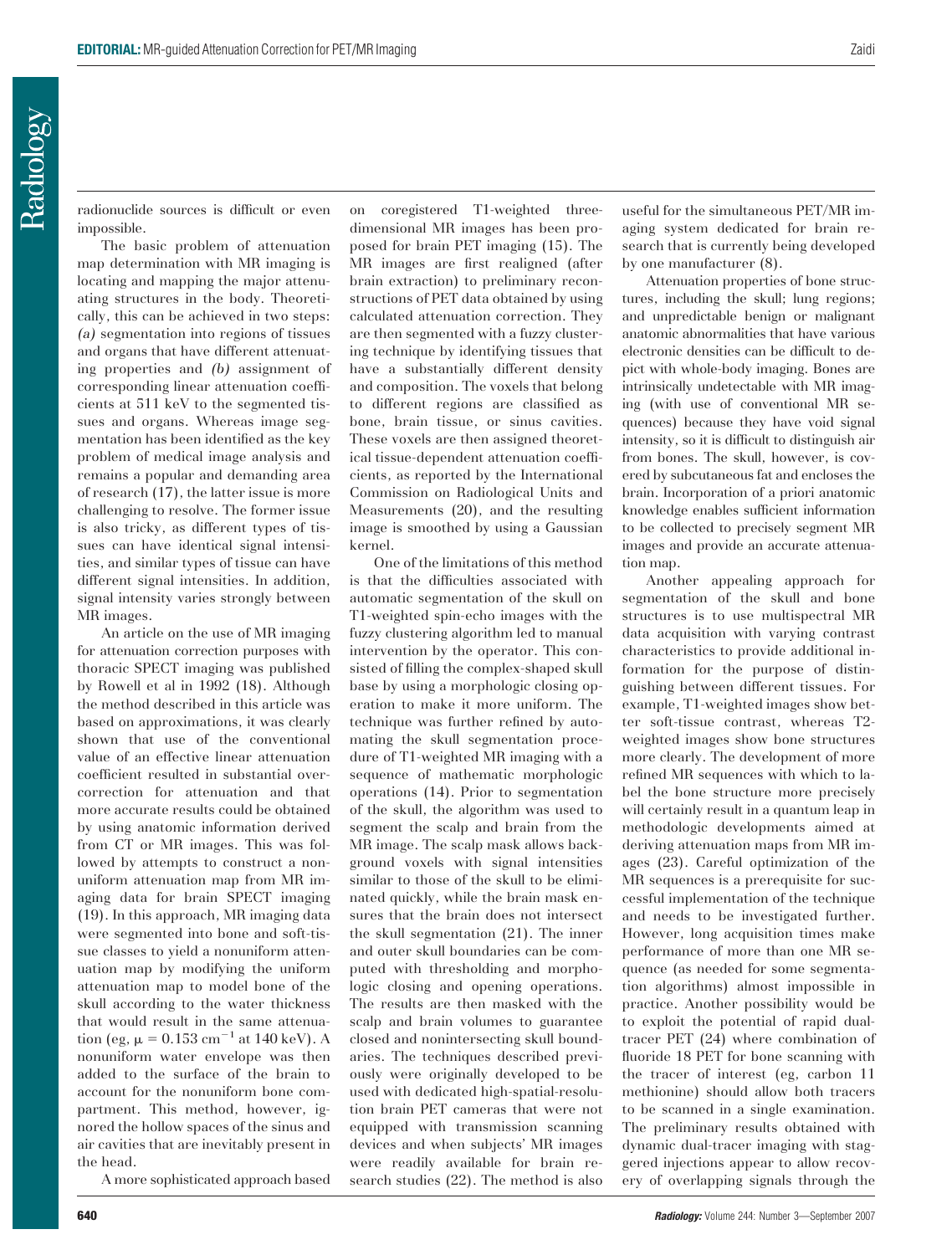use of information from kinetics and radioactive decay. Provided the additional absorbed dose is reasonable, the bone scan should allow mapping of bone structures in the body through segmentation.

Segmentation of lung regions with thoracic MR imaging is another challenging issue that received little attention owing to its limited clinical value until this modality became feasible as a result of developments in enhanced pulse sequences, reduced examination time, and introduction of new contrast media (eg, hyperpolarized gas). Segmentation of lung regions has been performed through merging of multiple active contours (25), region-based segmentation (26), and edge- and model-based techniques (27) successfully partitioning the image volumes into major anatomic structures, including the lungs, heart, cardiac ventricles, and thorax outlines. However, despite successful segmentation, a noteworthy difficulty is that some tissue regions have continuously varying densities that may not be correctly represented by a discrete set of a priori established tissue models. The lungs are the most representative organ, as it has been demonstrated that the attenuation of lung tissue is considerably different from subject to subject, depends on breathing patterns, and varies with age and in the event of respiratory diseases by as much as 30% (28).

Another approach is to use representative anatomic atlas registration, where the MR imaging atlas is registered to the patient's MR imaging data and prior knowledge of the attenuation properties of the atlas (eg, through coregistration to CT or transmission atlas) is used to yield a patient-specific attenuation map (29). The critical and crucial part of the algorithm is the registration procedure, which might fail in some patients with large deformations. The second fundamental question that remains to be addressed is whether the global anatomy depicted with atlas registration can really be used to predict an individual attenuation map. The use of support vector machines to predict the attenuation coefficients directly from the local image information by training a machine learning algorithm with small image patches has been reported recently (30). Combining this approach with the atlas registration technique described previously might be appealing. Unfortunately, the results reported so far are unconvincing, and more research is needed. Moreover, the clinical applicability of this approach remains to be demonstrated.

Predicting the future is difficult, and any attempt to do so is fundamentally flawed; nonetheless, it appears that plenty of opportunities remain for creative advances in MR-guided attenuation correction of PET data if PET/MR imaging is to become a multimodality platform for molecular imaging (31). At this time, it is unclear whether a viable solution is possible. In my opinion, inhomogeneity of the lungs and the presence of unpredictable anatomic abnormalities with varying attenuation properties will remain the critical issues for accurate MR-guided attenuation correction in whole-body PET imaging.

Noticeable progress in quantitative image analysis is expected to be made during the next few years. The main opportunities will arise from innovative and faster image processing algorithms, given the unlimited imagination of active researchers in the field. It is hoped that this will permit the implementation of more ambitious MR-guided attenuation correction algorithms that will address not only brain imaging but also the full range of whole-body imaging with dedicated PET/MR imaging systems.

## **References**

- 1. Judenhofer MS, Catana C, Swann BK, et al. PET/MR images acquired with a compact MR-compatible PET detector in a 7-T magnet. Radiology 2007;244:(3)807– 814.
- 2. Shao Y, Cherry SR, Farahani K, Meadors K. Simultaneous PET and MR imaging. Phys Med Biol 1997;42:1965–1970.
- 3. Mackewn JE, Strul D, Hallett WA, et al. Design and development of an MR-compatible PET scanner for imaging small animals. IEEE Trans Nucl Sci 2005;52:1376 –1380.
- 4. Raylman RR, Majewski S, Lemieux SK, et al. Simultaneous MRI and PET imaging of a rat brain. Phys Med Biol 2006;51:6371– 6379.
- 5. Lucas AJ, Hawkes RC, Ansorge RE, et al. Development of a combined microPET-MR

system. Technol Cancer Res Treat 2006;5: 337–341.

- 6. Catana C, Wu Y, Judenhofer MS, Qi J, Pichler BJ, Cherry SR. Simultaneous acquisition of multislice PET and MR images: initial results with an MR-compatible PET scanner. J Nucl Med 2006;47:1968 –1976.
- 7. Handler WB, Gilbert KM, Peng H, Chronik BA. Simulation of scattering and attenuation of 511 keV photons in a combined PET/fieldcycled MRI system. Phys Med Biol 2006;51: 2479 –2491.
- 8. Burbar Z, Grazioso RF, Corbeil J, et al. PET performance of MR/PET brain insert tomograph [abstr]. In: Proceedings of the IEEE Nuclear Science Symposium and Medical Imaging Conference, San Diego, Calif. San Diego, Calif: IEEE, 2006;116.
- 9. Wagenaar DJ, Kapusta M, Li J, Patt BE. Rationale for the combination of nuclear medicine with magnetic resonance for preclinical imaging. Technol Cancer Res Treat 2006;5:343–350.
- 10. Beyer T, Townsend D. Putting 'clear' into nuclear medicine: a decade of PET/CT development. Eur J Nucl Med Mol Imaging 2006; 33:857– 861.
- 11. Alavi A, Mavi A, Basu S, Fischman A. Is PET-CT the only option? Eur J Nucl Med Mol Imaging 2007;34:819 – 821.
- 12. Seemann MD. Whole-body PET/MRI: the future in oncological imaging. Technol Cancer Res Treat 2005;4:577–582.
- 13. Hu X, Norris DG. Advances in high-field magnetic resonance imaging. Annu Rev Biomed Eng 2004;6:157–184.
- 14. Zaidi H, Montandon ML, Meikle S. Strategies for attenuation compensation in neurological PET studies. Neuroimage 2007;34: 518 –541.
- 15. Zaidi H, Montandon ML, Slosman DO. Magnetic resonance imaging-guided attenuation and scatter corrections in three-dimensional brain positron emission tomography. Med Phys 2003;30:937–948.
- 16. Zaidi H. Is radionuclide transmission scanning obsolete for dual-modality PET/CT systems? Eur J Nucl Med Mol Imaging 2007;34: 815– 818.
- 17. Zaidi H. Medical image segmentation: quo vadis. Comput Methods Programs Biomed 2006;84:63– 67.
- 18. Rowell NP, Glaholm J, Flower MA, Cronin B, McCready VR. Anatomically derived attenuation coefficients for use in quantitative single photon emission tomography studies of the thorax. Eur J Nucl Med 1992;19:  $36 - 40.$